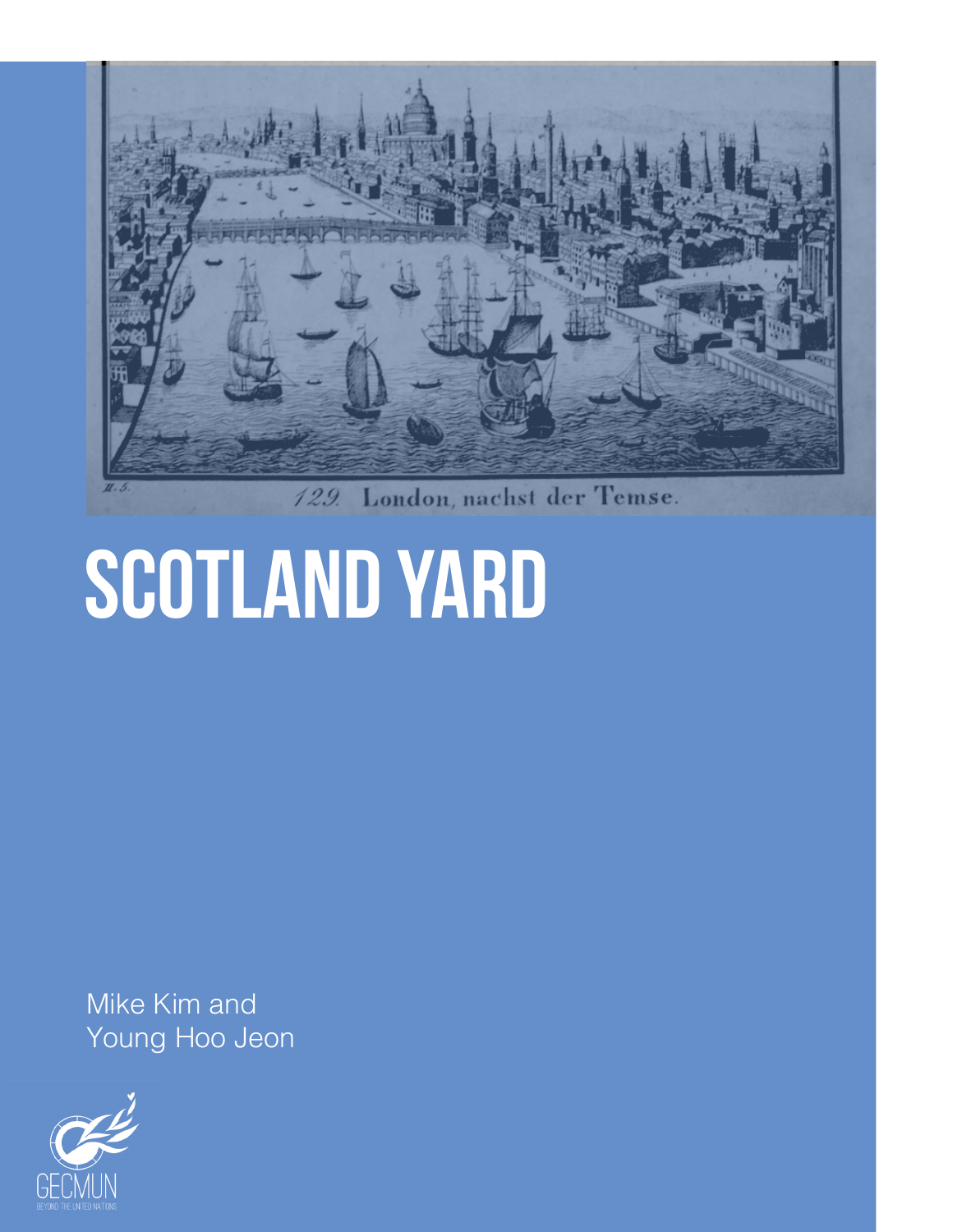# table of contents



I. Letter from the Director II. Background Information a. The Development of the Police Force b. Factors of the Rising Crime Rate Social Classes Technology Development Hygiene and Disease c. Crimes Types of Crime Fighting Crime d. Punishment Hanging Transportation and Penal Servitude Imprisonment Other Types of Punishment

III. Delegate Positions IV. Questions to Consider V. Suggested Source of Research VI. Final Notes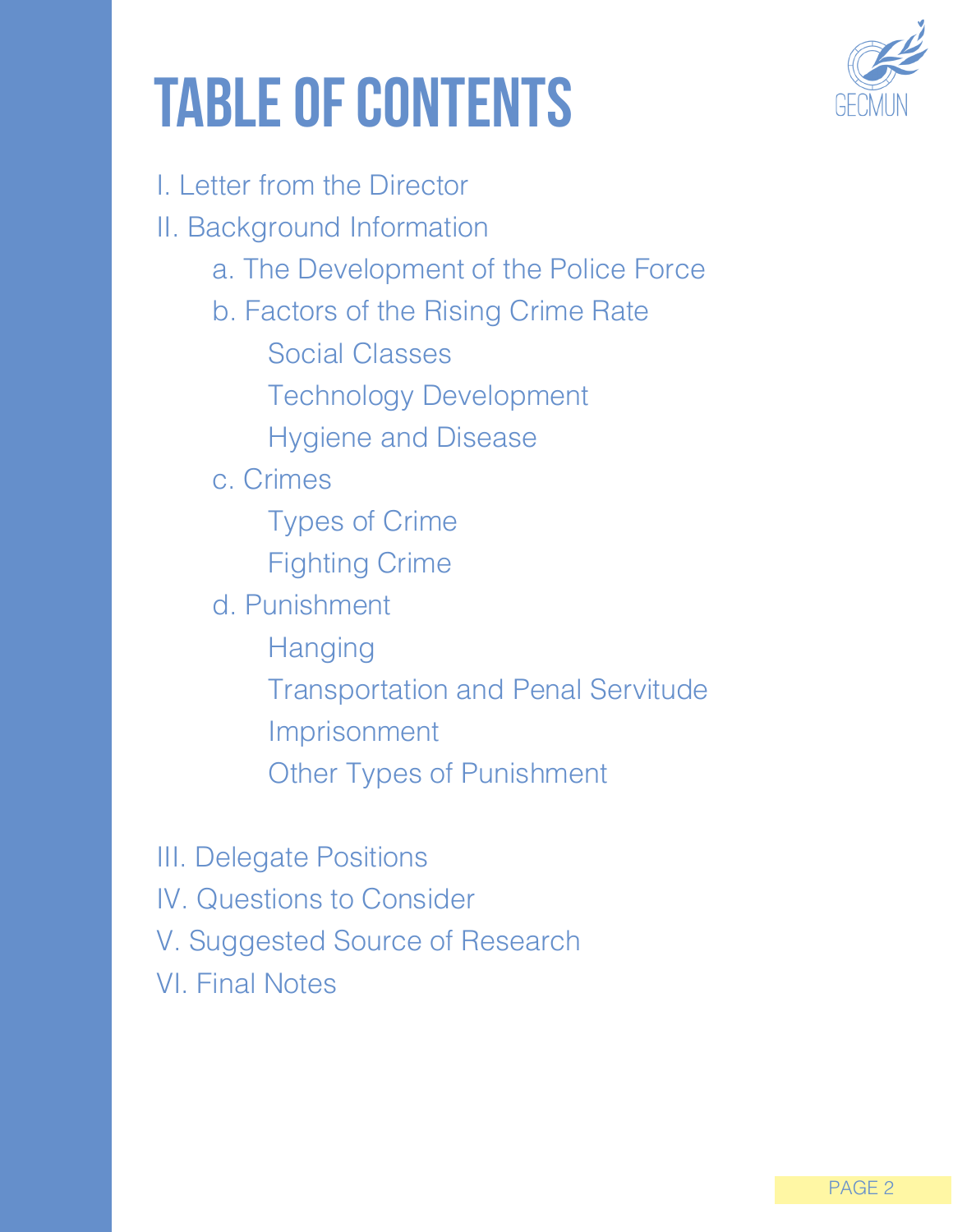# letter from the Director



#### Dear Delegates,

It is with great pleasure I am able to invite all of you to GECMUN II, and also the Scotland Yard Committee. My name is Mike Kim, and I am going to be your director for the conference. My experience with MUN is not as long as most MUN director or chairs. However, I have some experiences in in-school conferences, and also overseas conferences. These experiences have helped me develop quickly and I hope that I can show you all that I am quite capable of being an MUN director. My idea for MUN is different from the stereotypical debate and resolution drafting during committee. I believe that MUN is a place where minds should be developed, not just a place where students come to have something to write for their universities. I hope to try and make the committee as smooth and fun as possible.

The Scotland Yard committee goes way back to the Victorian era. Delegates will no longer stay as a delegate of a country, but rather, change into a private investigator. In the real Scotland Yard, the private investigators acted as police for the public, and that is what the delegates will be aiming to do. However, the job of a private investigator is not what would be expected in present day. There are racial conflicts between the public, and the public also dislike a lot of the private investigators and they would rather help out the criminals than the police. This is what the delegates must try to change in the committee. No longer should there be a rift between the police and the public. While the delegates try to remedy the conflict between the groups of the public, they must also remedy the conflict between the private investigators and the public. While they try to do this, evil-doers will not stay still, there will be crimes happening all over London. They may be petty crimes, such as but not limited to thievery, fraud, etc, but there might be large-scale crimes, such as but not limited to serial killers, assassinations.

I hope to meet all of you ready and prepared in GECMUN II, and that you all will be able to think out of the box. I also hope to see some drama involved in committee, and the most important thing is to have fun. Awards mean nothing, experience is everything. Don't forget to come in as english gentlemen (or women) in the committee.

Manner Maketh Men.

Sincerely, Mike Kim Scotland Yard Committee Director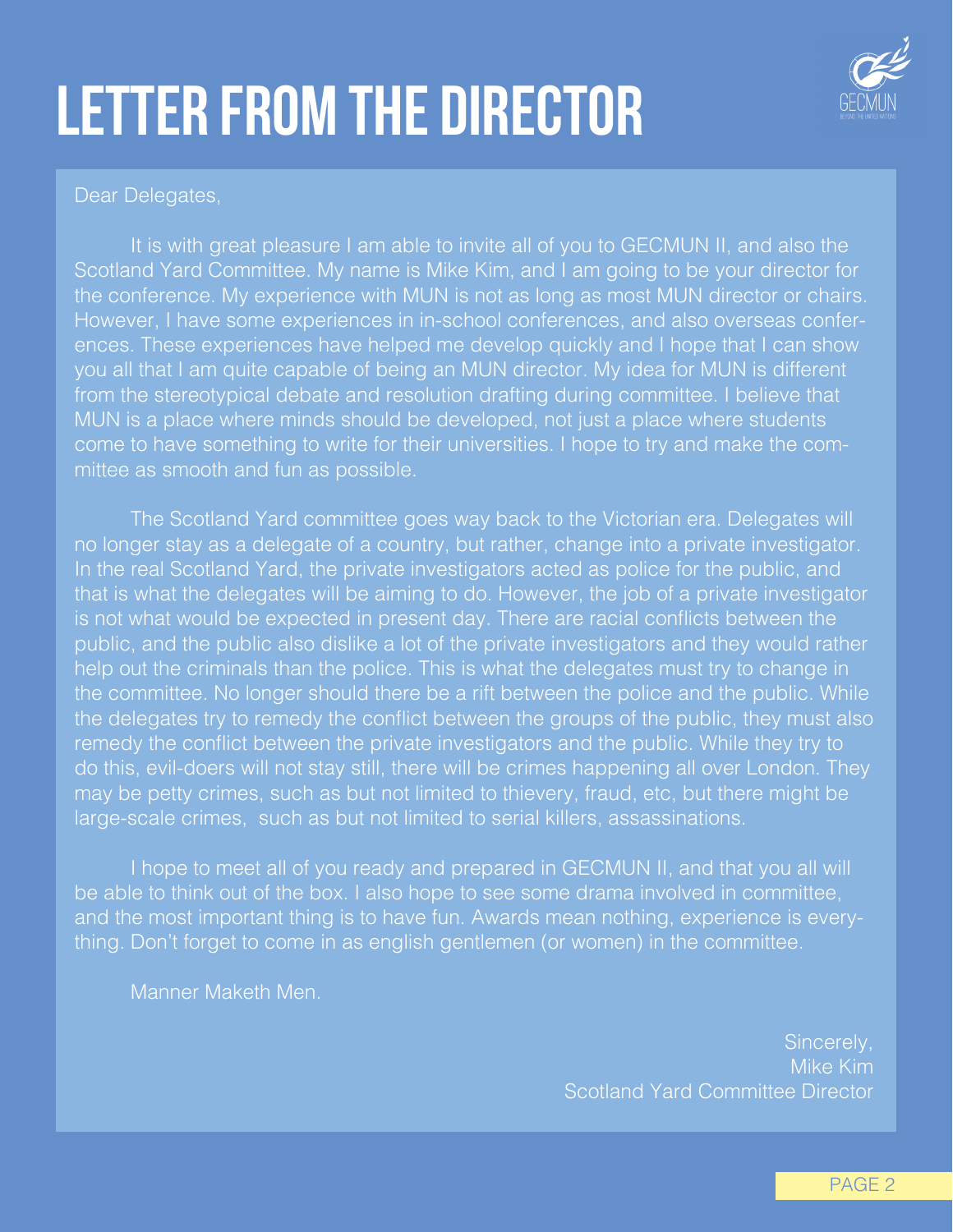

### The Development of Police Force

The Metropolitan Police Act introduced by Robert Peel in 1829 began the start of the modern police force of England. Before that, law was maintained by local magistrates, and appointed representatives called "tythings". These individuals were voted to the office by the citizens and worked with local officials in bringing down crime. By 1839, the Metropolitan Police Force had replaced these forces, and became the primary source of crime prevention.

The Metropolitan Police Act established the foundations of policing throughout England. The police's primary way of policing would be patrolling with uniforms to prevent potential crime and keep an eye on things. Command was given by a centralized, military-like structure. The highest authorities being the commissioners. Police were to be patient, impersonal, and professional at all times. Lastly, the authority given to the police were given from three sources, the crown, the law, and the consent and cooperation of the citizens. The police force also had other roles than just preventing crimes such as lighting lampposts, watching for fires, providing public service to the people.



The name Scotland Yard originated from the site of where the police force building was built: the Great Scotland Yard. The early staff of Scotland Yard were responsible for protecting the public, as well as important individuals. This was usually done by patrolling the city, and bringing down criminals. In 1842, plainclothes police agents were sent out into the city, this brought public unrest from the people who didn't like to be eavesdropped and spied by the government. Police were called "Bobbies" or "Peelers" and were often scrutinized by the public. However, the Yard's success in many important cases helped bring back the trust of the people in the Yard.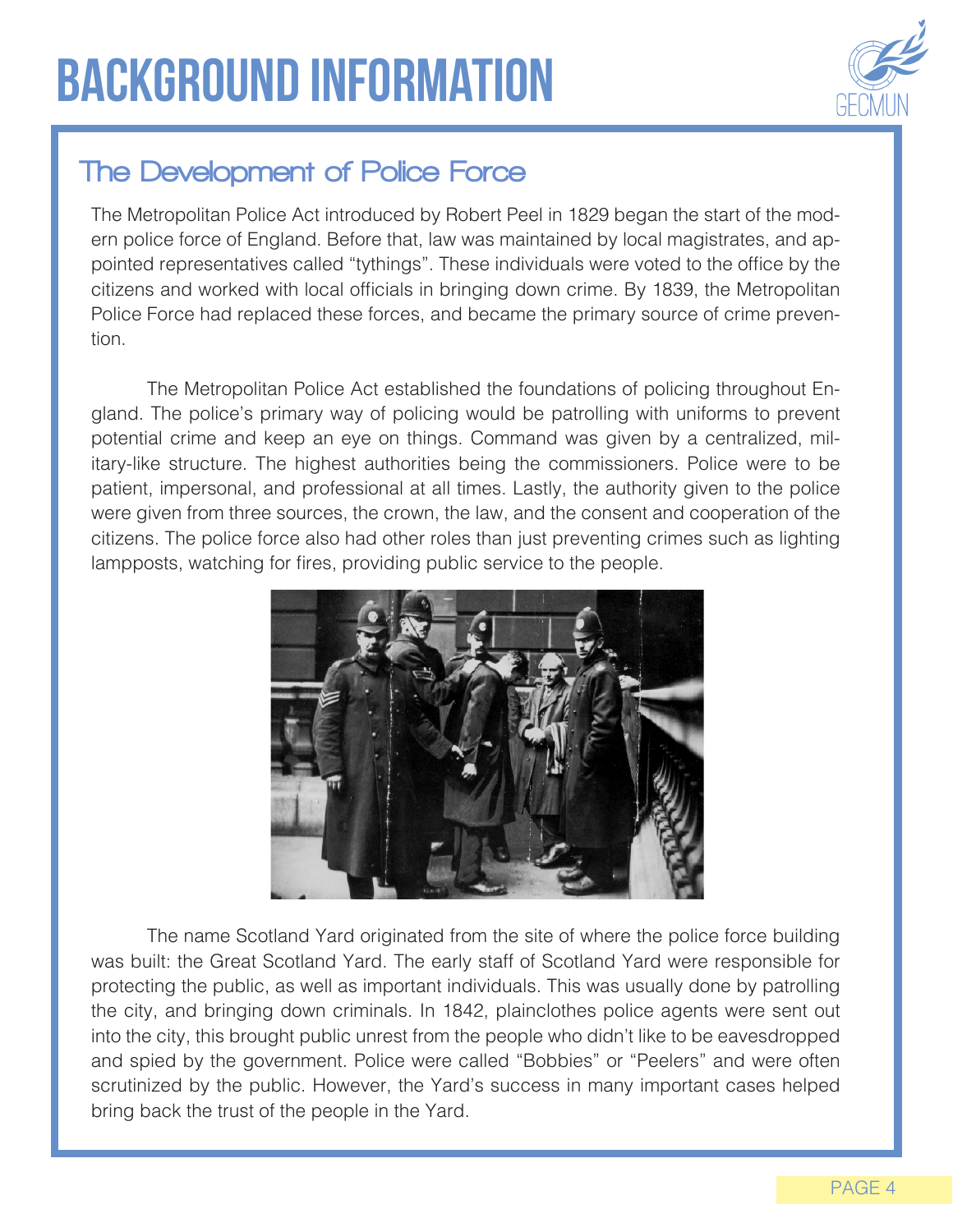

### Factors of the Rising Crim Rate

#### Social Classes

Victorian England class were divided into three classes: The Working Class, The Middle Class, and The Upper Class. The working class were the ones who had to do all the physical labors and they were paid daily or weekly with wages that could be low as £25(for peoples such as laborers or soldiers) and high as £100 (for skilled workers). The middle class would often have desk jobs. The middle class could be divided into two classes, the lower middle class and the higher middle class. The lower middle class were made up of teachers, journalists, shopkeepers, and etc and were payed between £150-300. The upper middle class were doctors, lawyers, clerks, or etc and were payed between £300-800. The upper class were merchants, bankers, and aristocrats and making between £10,000 and £30,000. All the money mentioned before were incomes annually, it is clear and apparent that there is a significant amount of disparity between the upper and lower class.

As industrialization started to take effect on Victorian England, The upper class started to get richer while the lower class stayed poor. This led to poverty in the lower class and people had no ways of fending for themselves. Employment of the lower class were usually in factories with minimum wages and even that was considered lucky with most people having seasonal or no jobs at all. As the lower class had no money to support their children, the children were taken to work as chimney sweeps or in coal mines or even just abandoned on the streets. These children who were abandoned on the streets would quickly turn to begging for money and food or to crime for help. The abandoned children weren't the only ones looking into crime as a source of food and income, many adults were looking into the business also which quickly increased the crime rate in many industrialized cities.

#### Technology Development

Industrialization wasn't actually a bad thing that came into Victorian England. With the first industrial revolution closing it's mark, the late 1800s started to see the effects of a more industrialized cities and many technologies that didn't exist before. One of the most notable technology that was developed was the first railways and trains of England. The start of the railways started with James Watt in the late 1700s when he invented the steam engine. Steam power quickly led to the development of many inventions and demands for coal, minerals, iron substantially rose to help make these inventions. By the end of the 1800s, the railways were spread out to even the smallest towns, and this allowed many things to travel across large distances. Another very important mean of transportation was the steamboats, which used coal and steam power to help move it faster across the oceans then the traditional sailboats. In 1819, the steamboat technology was able to travel across the Atlantic ocean, and by 1833 the Atlantic crossings were now reduced to 22 days. This enabled trade to happen better across England and the whole world and news also could travel even faster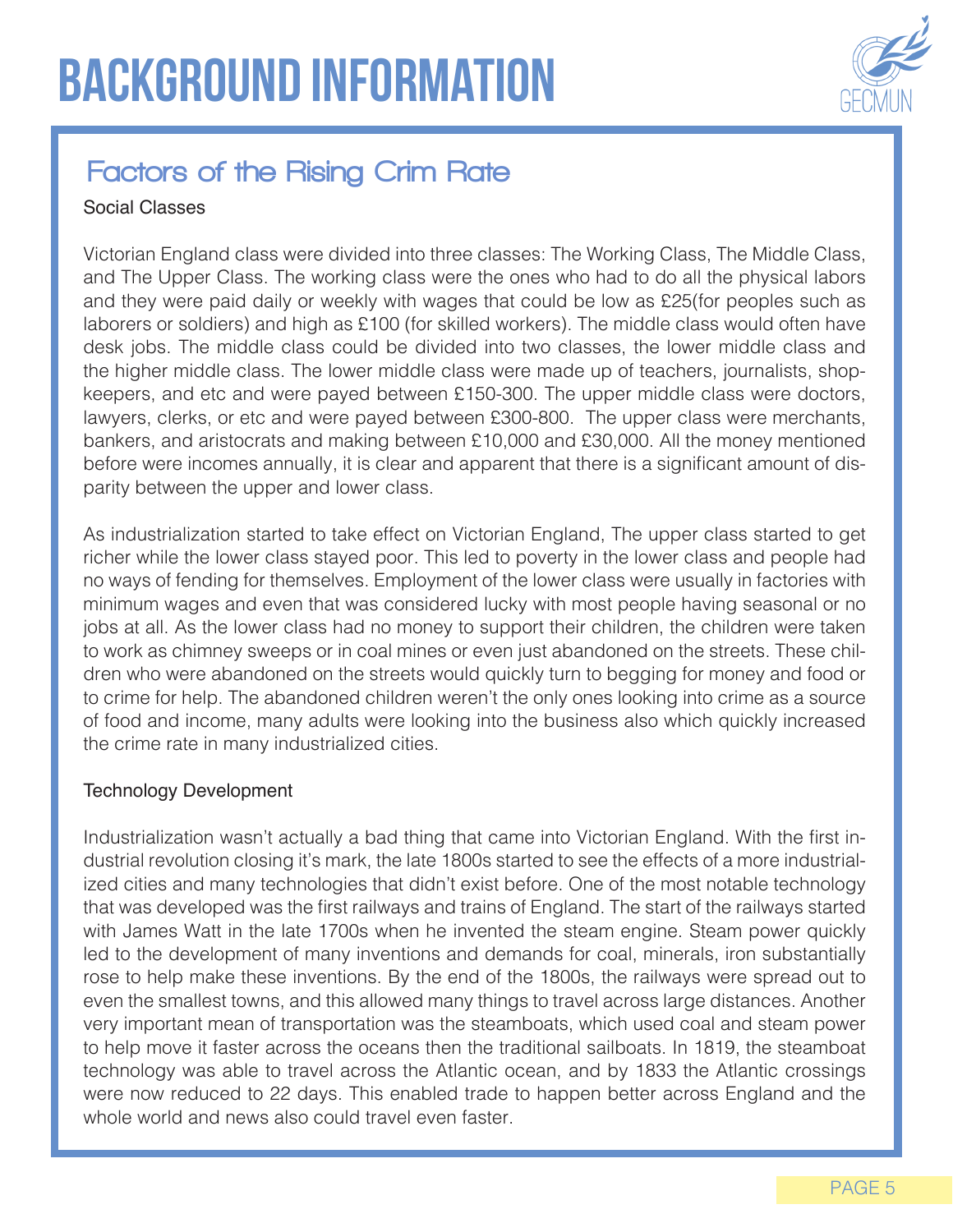## background information



Railways weren't the only thing that helped communication across England. In 1837, three scientists, Samuel Morse, Joseph Henry, and Alfred Vail, succeeded in the long problem of a way of sending messages quickly across long distances. The morse code was the name of the new system and it was able to send messages across at the speed of electricity. The code used a series of beeps that could be short or long that would mean a letter. The short beeps were called "dits", and the long beeps were called "dahs'. This new system quickly spread to all around America and soon to the rest of the world. They were used to transcribe a message that would be sent as a electric signal. In England, a similar system was also being developed but instead of using beeps to mean something, they had it point a letter on a chart. However, this invention didn't gain much popularity as the Morse code and only two of the machines were ever built. The Morse code would continue to be developed throughout the years and was finally set as the international Morse code 160 years later.

#### Hygiene and Disease

Cleanliness was a sign respectability, smell was a sign of health, class and social order. This was what the Victorian people thought of personal hygiene, and it sums up quite well what the Victorian hygiene and health was like. Repulsive smells were a part of daily life in urban cities of Victorian England, this was due to a bad sewage system. Waste by people were put in chamber pots due to there no being any plumbing system indoors. This made people just throw the chamber pots out the window to get rid of the waste, and even when outdoor lavatories were placed, the chamber pots continued to be used as night time emergency bathrooms. Of course, most of the chamber pots would be used by the higher class people, and the waste products would be left on the streets to rot and bring diseases to people. It wasn't just human waste products that were left on the streets. There were different kinds of animal waste products from carriages and transports, slaughter house debris of animal blood and guts, sometimes even rotting corpses from the local graveyard that were dug up to put in new ones.

This type of polluted lifestyle on the streets quickly led to diseases. These diseases included epidemics of cholera, typhoid, and many other illnesses such as smallpox and typhus. In 1831, the first outbreak of Asiatic cholera was recorded in Sunderland and this quickly led to the disease spreading all over London and Scotland. When the epidemic ended, it had claimed 52,000 lives, but that wasn't it for the fight against diseases in London. Later in 1837, the new type of fever, typhus, would start killing more people. Killing about 16,000 people every year for the next 4 years. This coincided with one of the worst smallpox contagions that killed tens of thousand, mainly infants and children. Then scarlet fever, would come into play, and that would kill more than 20,000 people. This diseases would remain in Britain for sometime, but they would remain more endemic and no more of the outbreaks such as the events previously mentioned would happen. Thankfully, while going into the late Victorian age, hygiene got a bit better and subsequently, the level of disease control became higher in Britain.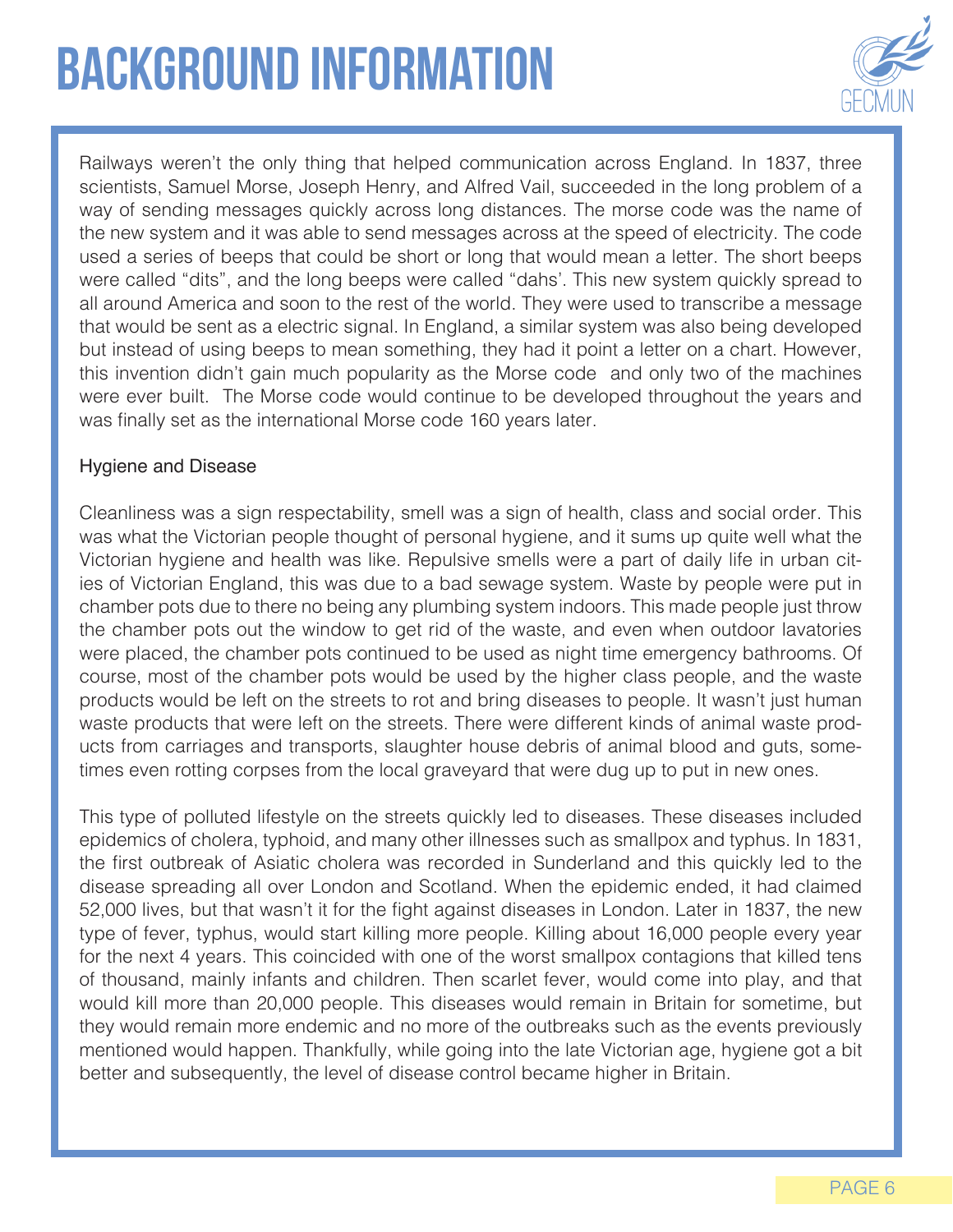## backgroud information



### **Crimes**

#### Types of Crime

Crime was the only way for survival for many people. The most popular crime was stealing and robbing, and even here, there would be many ways the crime was done. One of the biggest ways was taking in small boys on the streets and turning them into "fogle-hunters" or pickpockets. Breaking into houses were also not a unusual crime. Teams of burglars would come together to break into a house and share the loot. Then there was the straightforward muggers. These people were people who would go up to a person in an empty street and mug them, which means they threaten them with a weapon and take all their money. This sometimes ended up with the mugger killing the person and leaving him dead. Another way of doing this was called "garrotting" which was a way where one person would half-strangle the victim from behind, squeezing his windpipe so that he can't shout and faint, the other would then take all the valuables from them. A very popular way of killing people was killing prostitutes. Prostitution still happened in 18th and 19th century London, although quite secretly. Because it was kept a secret, it would happen in dark, unknown places, which made it easier for murderers to murder the prostitutes and get away quickly. One of the most famous example of this would be the Whitechapel murders, or more famously known as the "Jack the Ripper" murders. Besides these crimes, there were gangs in place that would host highway robberies and stealing bankers' consignments that were in transit. In the 1880s, the surge in gun crime will rise with more and more hardened burglars coming out.

#### Fighting Crime

There were many things the government did to fight against crime. The biggest change was the implementation of the Metropolitan Police Act and the making of the Scotland Yard and the Metropolitan Police, mentioned in pg. 4. Another big thing was detective policing. These were the plain-clothed police officers that were placed in the 19th century, but there was also the private investigators that worked alongside the police, a famous example in literature being "Sherlock Holmes". Before the police were implemented the chief official in charge of fighting crime was the constable. They were the people who brought people who committed crimes before justice, and they worked with the night watchmen to patrol the city or town in case something happened. Other people who helped in these actions were the "thief-takers" and the Bow Street Runners, these people were eventually absorbed into making of the Metropolitan Police.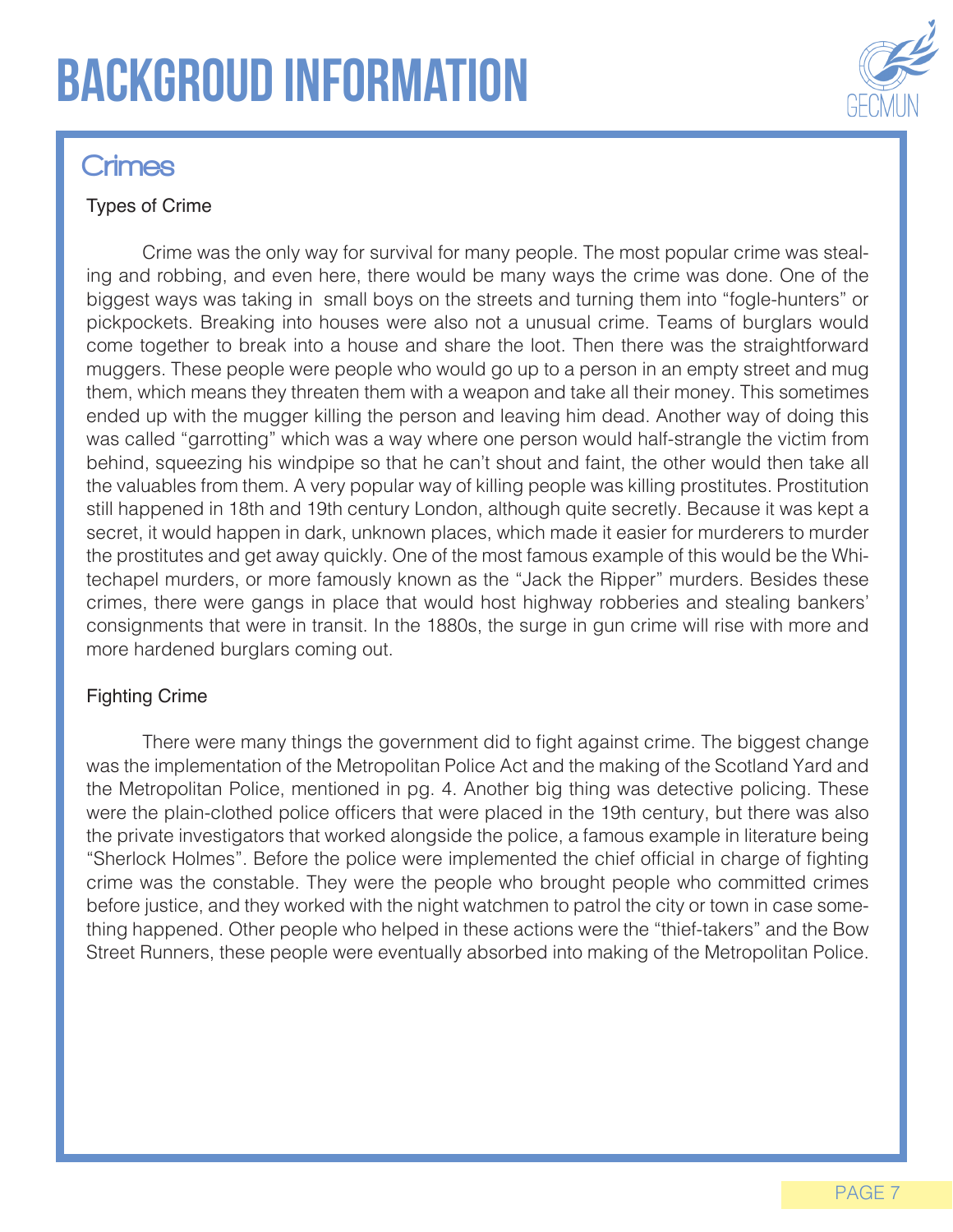

### Punishment

#### Hanging

During the Victorian age, another way of fighting crime was by making the punishments more stricter. One of the problems they faced though was the capital punishment, hanging. In the 1700s, too many people were hanged with about 200 crimes being listed for possible hanging. The reasons for the hanging was very diverse, being as serious as treason or murder, and petty as picking pockets. This was due to the government trying to dissuade people from doing any crimes by showing them the cruelest punishment possible to any would-be criminals. This, however, created a lot of public uproar, and by the 1800s, the rule was changed so that only a few people would be hanged. The magistrates also went against the hanging by only recording that the deed was done and then actually giving the criminal a bit lesser punishment. Despite these efforts, the number of people sentenced to hang was about 3524 between the 19th century and the 20th century, with only 1353 of those being for murder.

#### Transportation and Penal Servitude

This type of punishment was unique in the British Empire where they had many colonies. This was where the criminals that did wrong would be transported to the colonies of the British Empire, the most popular destination being Australia. After being transported, they would be taught to live there and do work. The reasons for transportation was also as diverse as in the case of hanging, and a lot of people felt it was a bit unfair. The punishment was limited in 1853 and abolished in 1857, however the sentence would continue until 1867.

#### Imprisonment

Imprisonment was a way of punishing people from the ancient times, however, by the late 18th century it was rarely used, and instead hanging and transportation happened. The people kept in prison were usually debtors or people awaiting trial, but this quickly changed when the people began a public uproar against hanging and transportation. Consequently, people were then put in prison instead. However, as more and more people started to commit crimes, the rooms in prison would quickly feel up, and so more and more jails had to be made. People would be placed in "County Gaols" or mid-size lock-ups for the county. Another would be the "Convict Gaol" which was the prison run by the central government in London. The final choice was the worst, the prison hulks. These were basically the ships that were used when transporting criminals, and after the abolishment of transportation, were not in use anymore. They quickly became a substitute for prison and became known as the "floating prison". It was very insanitary and when outbreaks of diseases happened, a large numbers of the prisoners would die due to the conditions. The last of the hulks were burned down in 1857.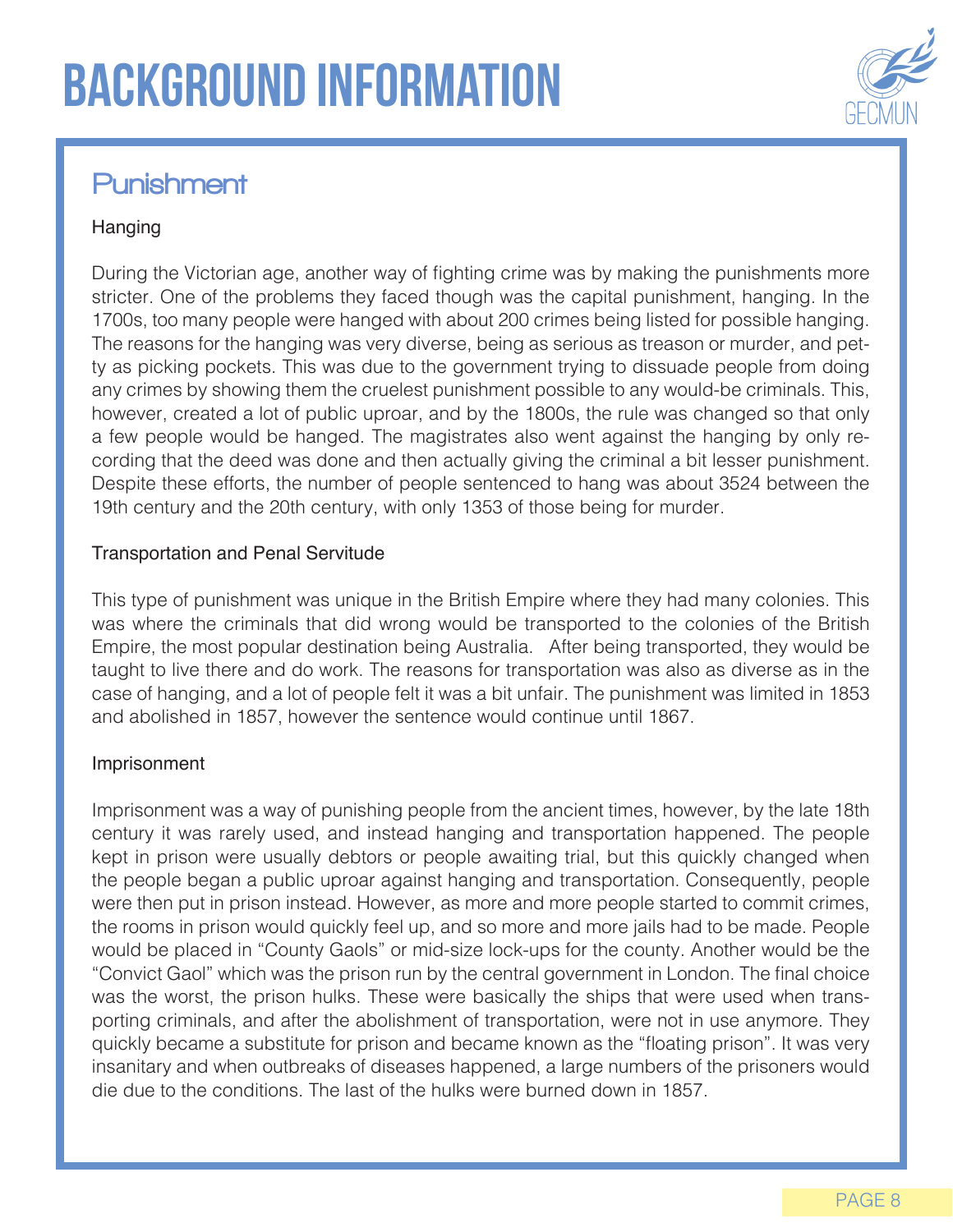### background information



#### Other Types of Punishment

Other types of punishment included hard labour, physical punishment, forced conscription, fines, and many more. Hard labour was usually performed in prisons where prisoners would perform labors that were useful to the society or labour that just made them very tired. Physical punishments included stocks, and pillory that were banned due to being barbaric, however whipping would continue in the jails, after it was banned in public. During times of war, people would not sign up to the army because they knew how hard they were treated, and they knew there was low chance of survival. That was why a lot of prisoners would be sent to the Armed Forces, especially to the navy. The easiest punishment, as we view it, would be fines. However, this was not in common use because most of the people who committed crimes were too poor to be able to pay fines. That was why they were led to hard labour, imprisonment, or many more harder punishments.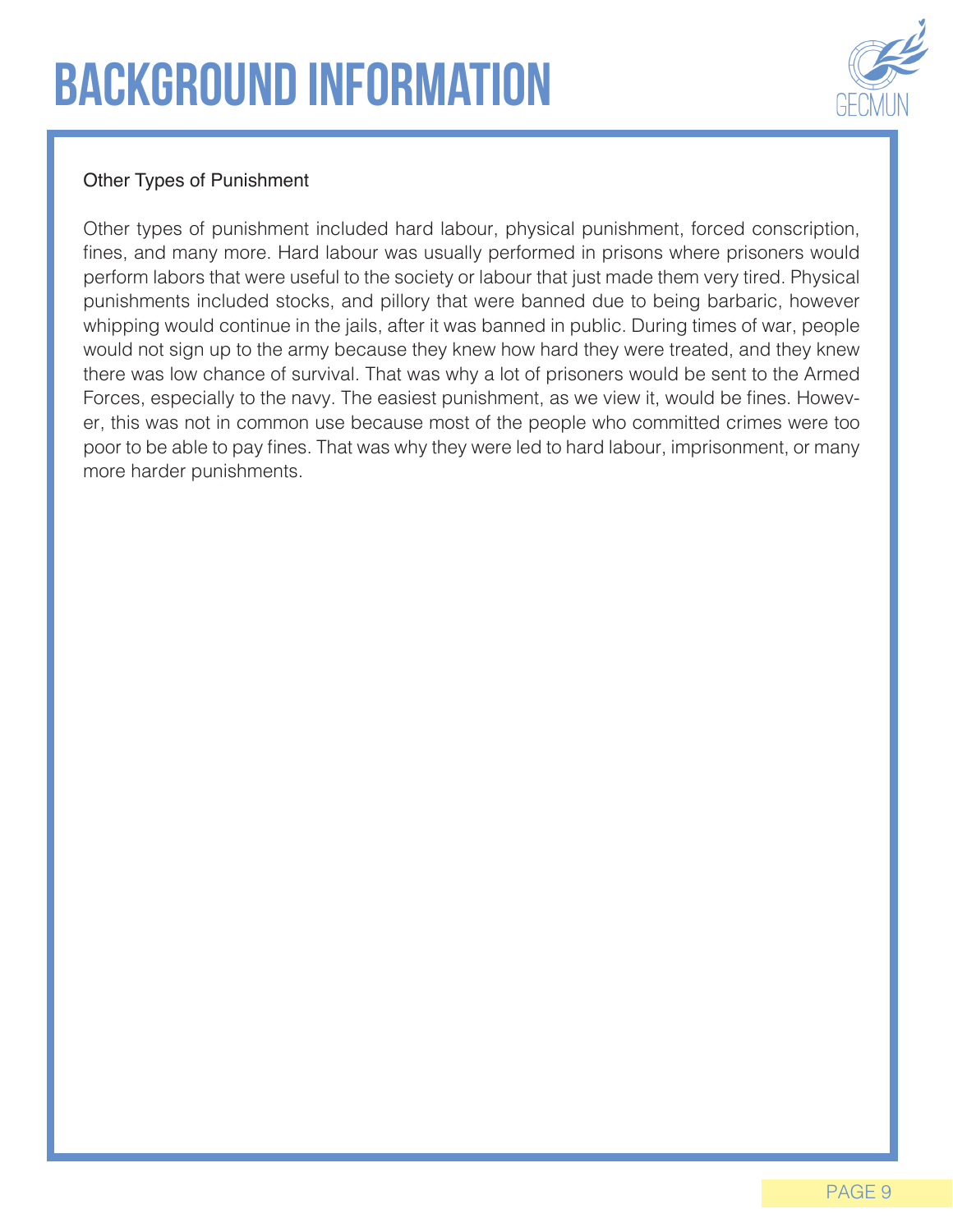### Delegates position



\*These delegate informations are altered slightly from what they really were. Underlined sections are made up to fit committee settings.

#### General Sir Charles Warren

General Charles Warren was active with the British Royal Engineers in the mid-1800s and there he earned the status 'general'. General Charles Warren was active in Ottoman Syria, South Africa, the Palmer expedition investigation, Bechuanaland Expedition, and other army activities. In 1886, Warren became the Head Commissioner of Police of the Metropolis, or Scotland Yard. There he tried to make the then-poor Scotland Yard better, economically and in status.

#### Sir Robert Anderson

Robert Anderson started his career as a barrister, a type of lawyer. In 1868, however, he was called to London after a policeman was killed in Manchester during a jailbreak. There he became attacked to the Home Office as adviser on political crime. Due to political atmosphere he was appointed secretary to the new Prison Commission, but there he was also later removed. That was how he came to Scotland Yard in 1887, and later became Assistant Commissioner.

#### Melville Macnaghten

Melville Macnaghten was the youngest of the fifteen children of Elliot Macnaghten, the last Chairman of the British East India Company. In 1872, he would go to India to continue his father's business in Bengal. There after getting in trouble with the local land rioters, he would start to become close with James Monro. Later when Macnaghten came back to England, he was offered the post of Assistant Chief Constable in the CID unit of Scotland yard by James Monro.

#### Edmund John James Reid

Edmund Reid started his life as a delivery boy in London, then a pasty-cook and ship's steward before joining the Scotland Yard's police in 1872. 2 years later, he would transfer to the CID unit, and there he would quickly climb the ranks as a Third-Class Sergent in 1878, Detective Sergeant in 1880, and detective inspector in 1885. Later, Reid made his own division J division of the CID, but was soon placed as the head of the H division at Whitechapel.

#### Donald Swanson

Donald Swanson was born a son of brewer, and was quite the student while in school. Later becoming a teacher before joining the police in 1868. Swanson was then promoted to Chief Inspector in the CID of Scotland Yard, then promoted even higher to superintendent in 1887. Swanson was involved in preventing political terrorist attacks in London and other cases that made him popular among the ranks of the people.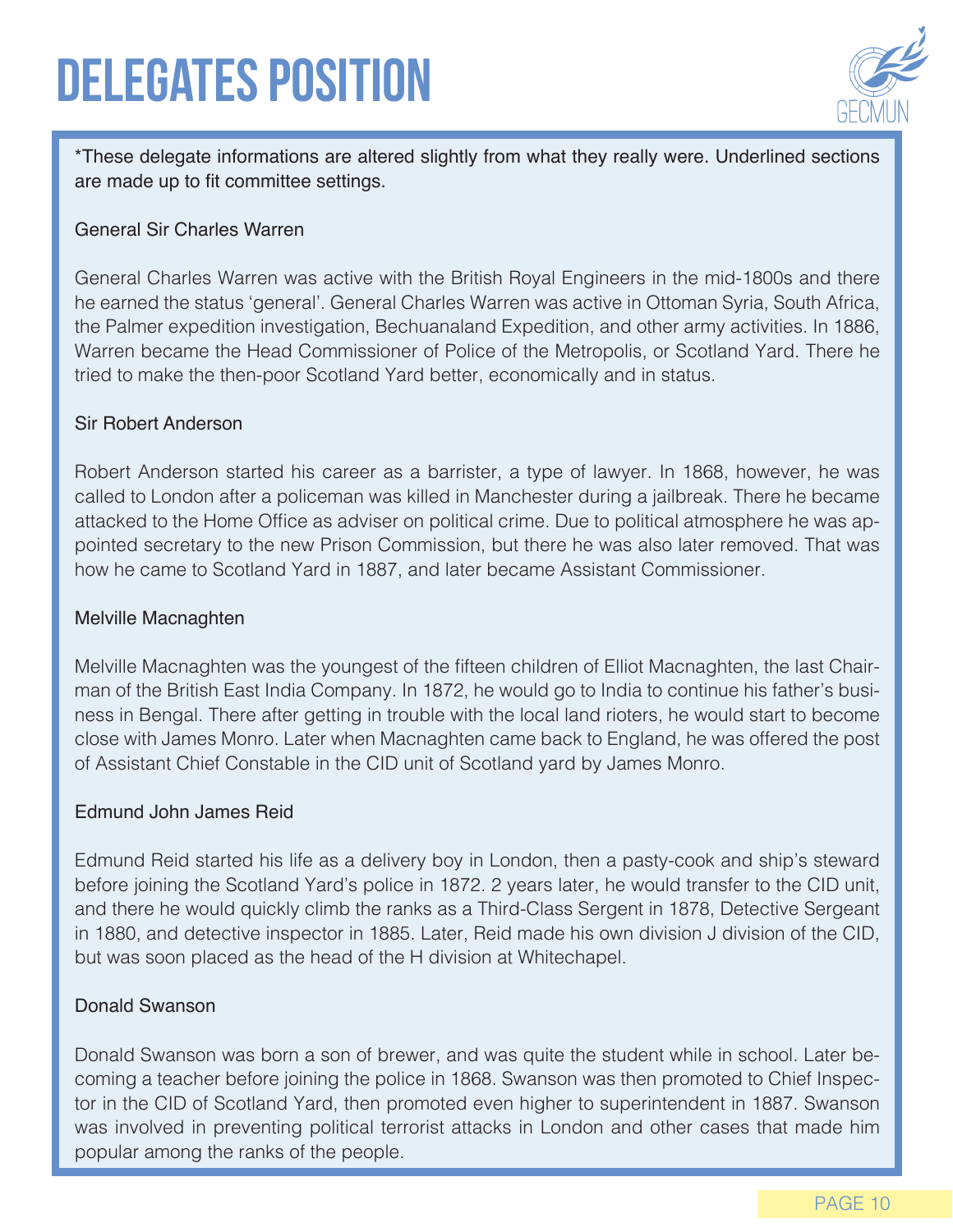### Delegates position



#### Joseph Bell\*

A grandson of Benjamin Bell, a forensic surgeon, Joseph Bell was notably a famous lecturer of the University of Edinburgh. Bell studied medicine at the University of Edinburgh Medical School in 1859, and later even acted as surgeon to Queen Victoria whenever she would visit Scotland. Bell would later meet Arthur Conan Doyle in 1877, while working at the Edinburgh Royal Infirmary. Doyle would then write a popular stories by the name of 'Sherlock Holmes' about Bell and his observant ways. Joseph Bell has been asked to join Scotland Yard for a few years in order to train new detectives and help analyze dead victims and criminal minds.

#### Frederick Abberline

The son of Edward Abberline, a minor local government official. Abberline would be a clockmaker in London until 1863, when he would join the Metropolitan Police. Abberline quickly impressed his superiors, and soon was placed as a plain clothed officer, or a spy, to investigate political terrorist activities. Abberline would quickly keep rising amongst the ranks and ended up as Inspector First-Class in 1888.

#### Jared "Joker" Ledger\*\*

A troubled youth in the streets of London, Jared Ledger was the leader of a children's gang that would be at the center of almost every child pick-pocket or burglary crime in London. After reaching the age of 22, Jared Ledger was captured in a big-scale burglary attempt trying to steal from the British Museum, betrayed by one of the newly joined members of the gang, This would have easily resulted in long time in prison or even hanging, but Ledger would then meet Edmund Reid, who saw some potential in his eyes. Ledger was given a chance by Edmund Reid, Reid gave him a chance to join the police in Scotland Yard. At first Ledger refused, but then knowing that the cost of him not joining would be death for him and all of his gang, he decided to join Scotland Yard. While working in Scotland Yard, Ledger started using his gang as informants on criminal activities, rather than letting them participate in criminal activities. Ledger quickly proved Reid right, and was promoted in 1887 to Detective Sergeant under Reid in the H division. Ledger is called the joker due to his love of jokes and of his care-free attitude in handling serious matters, but when one of his gang members or allies is at stake, Ledger turns serious and it seems as if none can stop him.

#### Sir Wade Wilson\*\*

Wade Wilson was a prodigy, a genius in tactics, brilliant in battle, unseen in disguise. Wilson was under General Charles Warren while he was still active in South Africa. Wilson was very young, only 17, when he joined the army, however under the leadership of Warren, he quickly turned out to be a prodigy in spying on enemy troops. There Wilson played the part for gathering information for the troops, and worked for Warren day and night. Wilson was said to be very loyal to Warren,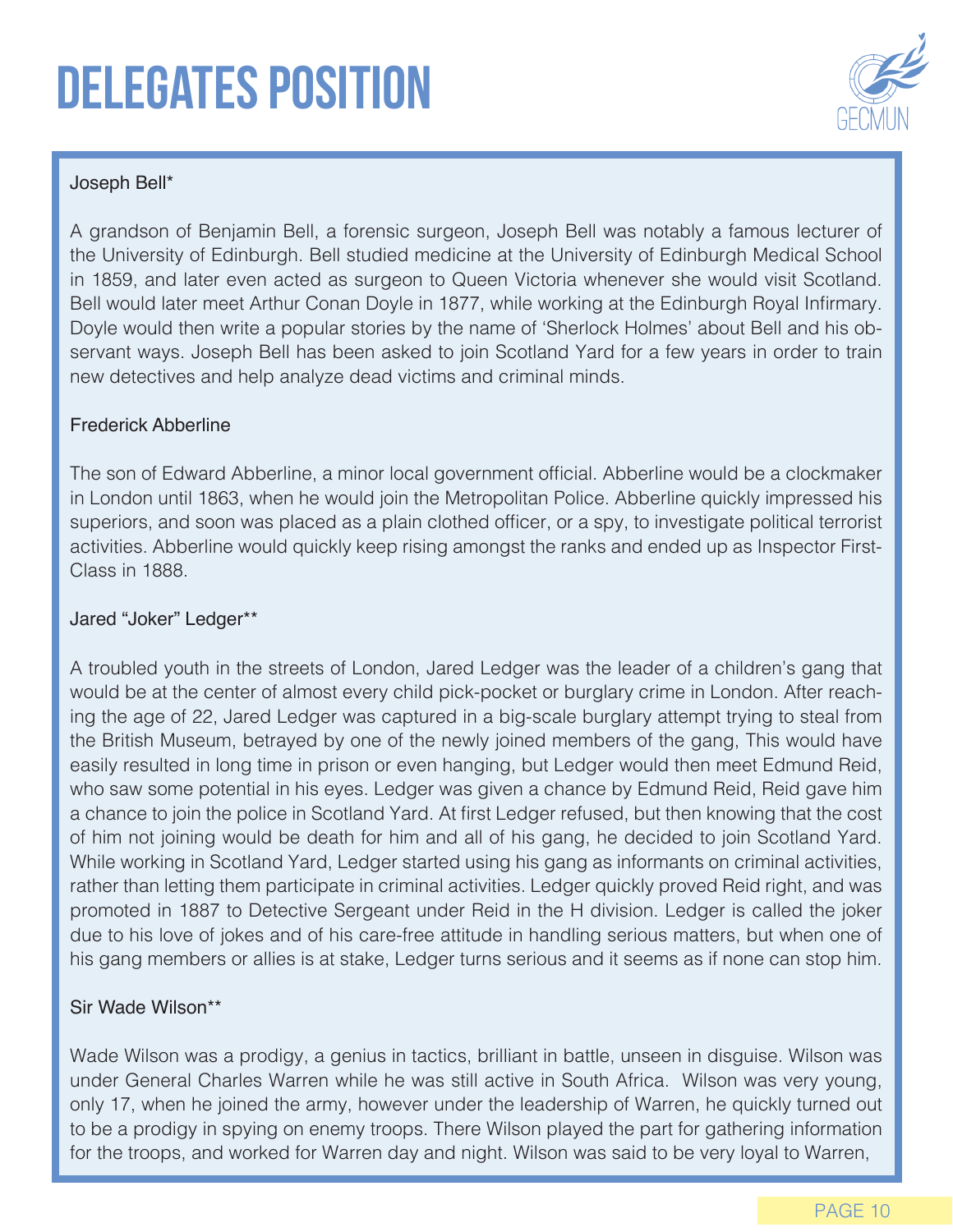## Delegates position



and later when Warren was sent to Scotland Yard, Wilson also gave up a promotion to join him there. At Scotland Yard, Wilson started as a plain-clothed police and was very adapted to the job. Wilson would then catch a small thief with big guts who was trying to steal from the British Museum, for protecting the valuable artifacts of the British Empire, Wade Wilson was knighted and immediately promoted to Detective inspector in the Y division. Later, when Reid was moved to the H division, Wilson was moved there also and there he would meet Jared Ledger, the boy whose demise brought him his success.

#### Jerry Robinson\*\*

Jerry Robinson dreamt of being a police officer, that was his dream job as a boy. Although all the people on the streets told him that the 'bobbies' and 'peelers' were always up to no good, he didn't believe them at all. At age 24 in 1867, Robinson would join the CID of Scotland Yard and work there until being promoted continuously till third-class sergeant in 1884. Jerry Robinson seems to work well with others on the field, and would become a better sergeant and leader if he could just step out a little more and gain more confidence.

#### Robert Pinkerton\*

Robert Pinkerton was the son of Allan Pinkerton, the founder of Pinkerton National Detective Agency. Robert's late father, Allan Pinkerton was simply an amazing man who helped Abraham Lincoln to victory by helping his intelligence service in the Civil War. Later, Allan Pinkerton would set up the Pinkerton Agency, that quickly became the best detective service in the US. Later, Robert and his brother, William, would inherit the agency from their father. After a personality clash with his brother, Robert believed that he could not work together with his brother in the business, and left for London. There Robert set up the Pinkerton London Detective Agency where it quickly became the best detective agency of London and Britain.

#### Frank James\*

Frank James was a soldier who fought in the Civil war who later became an outlaw. With his brother Jesse James, Frank would go on to make the James-Younger gang. With this game, he would commit many crimes, including many types of robberies. Later, after the gang fell apart Jesse and Frank started to separate. In 1882, Frank would experience huge loss after his brother was betrayed and assassinated by the Ford brothers. Fearing that he would meet the same fate soon, he quickly took a train to Jefferson city, and there made peace with the law. After being tried for two robberies/murders, Frank decided that he could no longer could stay in the US, and decided to leave for London. There Frank decided to join Scotland Yard in order to make amends to what he did before. Quickly rising in rank, Frank became CID's expert on criminal psychology and plainclothed detective work. However, he is still to make amends with anyone linked to the Pinkerton agency, who he believes as the agency that helped bring his gang down.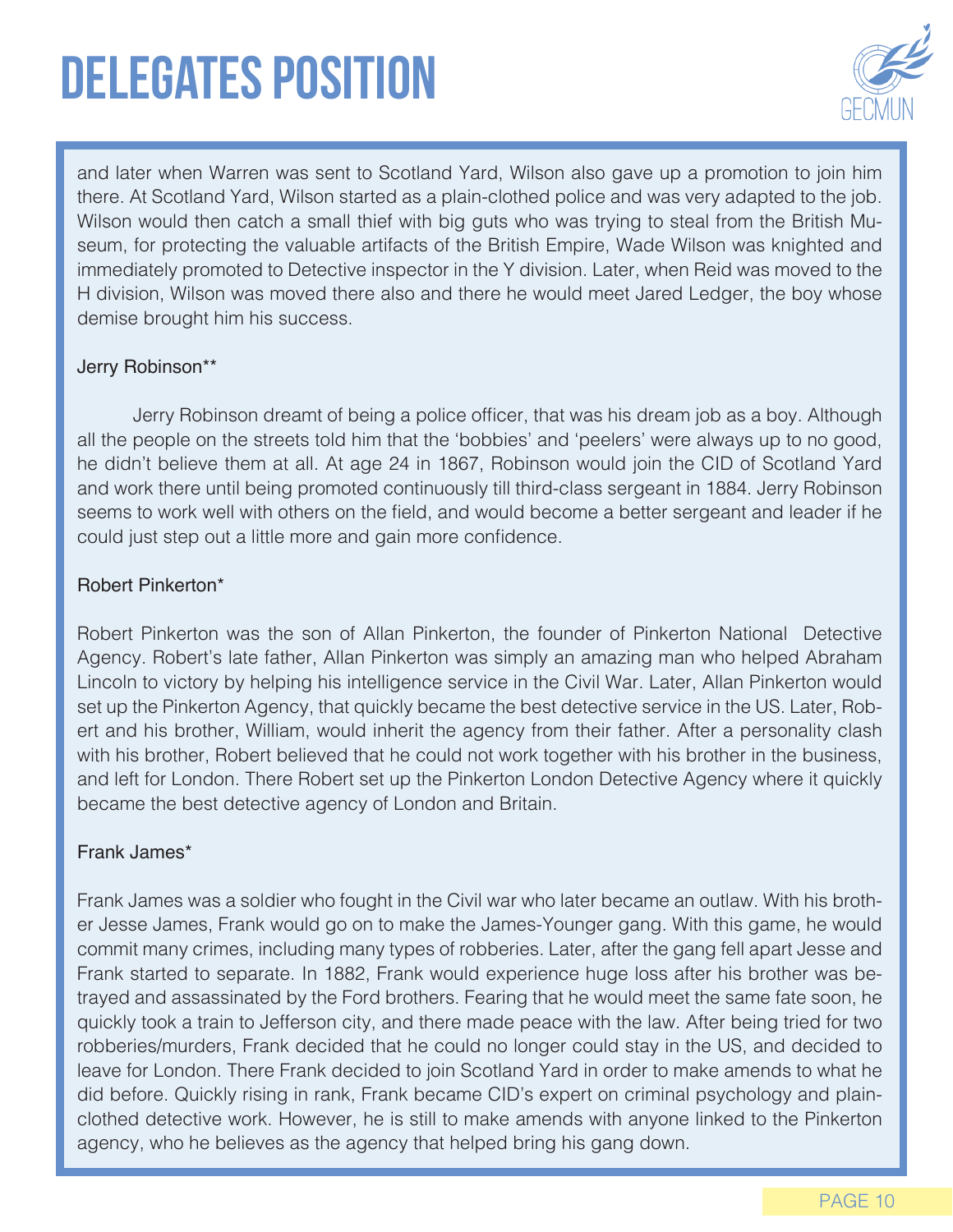# Questions to consider

### **Political**

- What aid would we seek from the Government?
- How can we serve the Queen better?
- How do we protect the people from potential political fights?
- What is the right way of Scotland Yard becoming part of politics?

#### Social

- How can we close the gap between the people and the police?
- What can we do to better help protect the people?
- What would we do with a riot?
- How do we protect the people from a mass-murder?

#### Personal

What is more important; Personal glory or the well-being of the people?

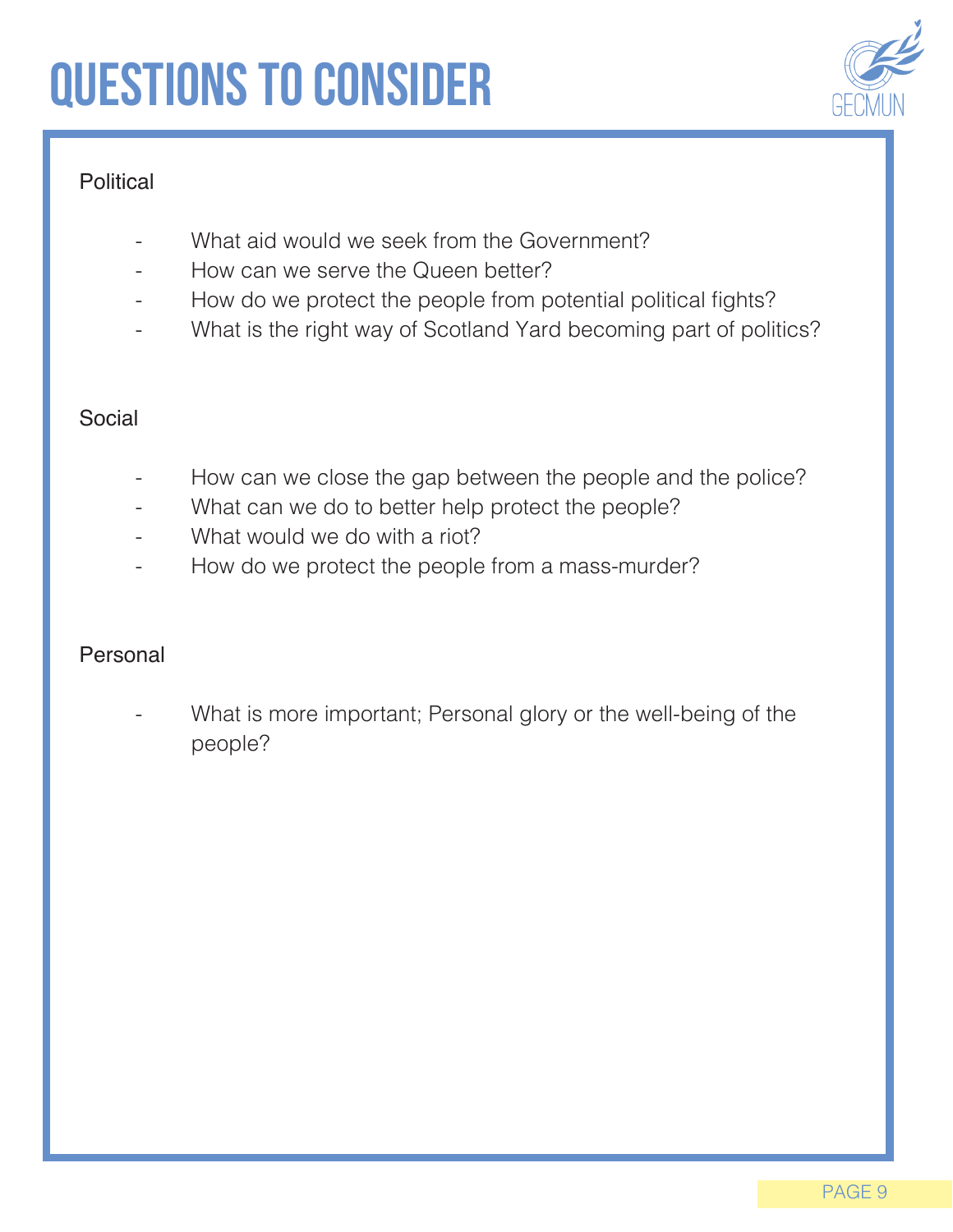### Suggested sources for research



1. "History of Scotland Yard" by John Keegan http://jgkeegan.com/pdf/hist.pdf

1. "Scotland Yard and the Metropolitan Police" from the British History Online

http://www.british-history.ac.uk/old-new-london/vol3/pp329-337

1. "Scotland Yard: Beginnings and Principle of British Thought" by Erin Williams http://www.harding.edu/jeharris/hist461/scotlandyardwilliams.pdf

1. "Victorian England" on AboutBritain.com http://www.aboutbritain.com/articles/victorian-england.asp

1. "Crime in Victorian England" on Victorian Web http://www.victorianweb.org/victorian/history/crime/index.html

1. "The Director's Email Address" by Mike Kim ysukim18@kis.ac